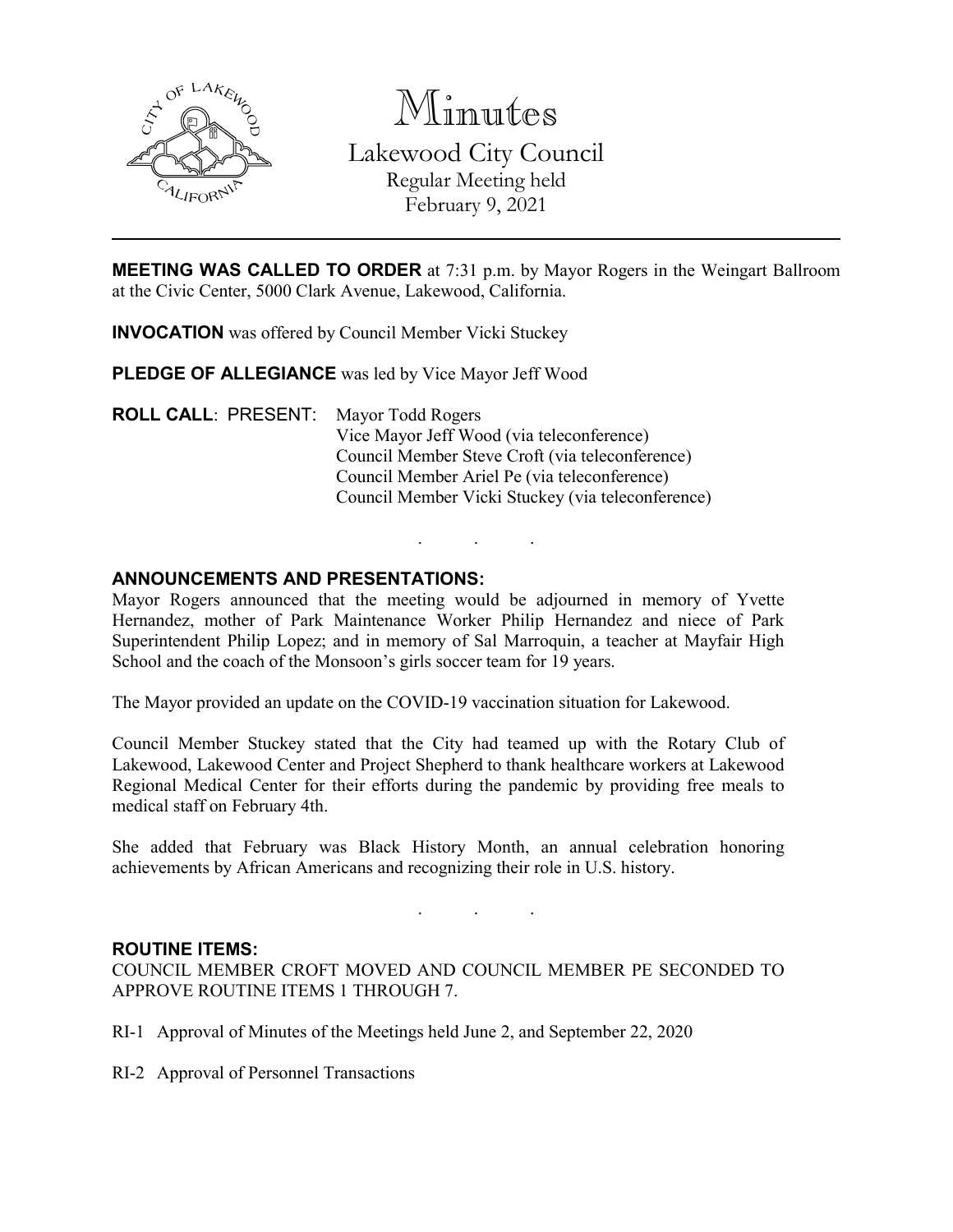City Council Minutes February 9, 2021 Page 2

### **ROUTINE ITEMS:** - Continued

- RI-3 Approval of Registers of Demands
- RI-4 Report of City Council Committees' Activities
- RI-5 Authorization for Work by Da Vinci Digitale for Pillars of Community
- RI-6 RESOLUTION NO. 2021-4; A RESOLUTION OF THE CITY COUNCIL OF THE CITY OF LAKEWOOD ADDING A JOB CLASSIFICATION AND AMENDING EXISTING PAY RATE IN ATTACHMENT B OF RESOLUTION NO. 2020-15
- RI-7 Approval of Purchase of Drive-in Outdoor Movie System from TheBigPictures

UPON ROLL CALL VOTE, THE MOTION WAS APPROVED:

AYES: COUNCIL MEMBERS: Croft, Wood, Pe, Stuckey and Rogers NAYS: COUNCIL MEMBERS: None

# **3.1 • FISCAL YEAR 2020-21 MIDYEAR BUDGET REVIEW & ADJUSTMENTS AND PRESENTATION OF THE FY 2021-22 REVISED BUDGET PREPARATION CALENDAR**

. . .

City Manager Thaddeus McCormack and Finance and Administrative Services Director Jose Gomez displayed slides and made a presentation based on the report in the agenda regarding the Fiscal Year 2020-21 midyear budget review and adjustments and presentation of the Fiscal year 2021-22 revised budget preparation calendar. It was recommended that the City Council adopt the noted changes for inclusion into the City' s FY 2020- 21 Revised Budget and direct staff to make all related adjustments to the City' s budget appropriations; and to receive and file the FY 2021- 22 Revised Budget Preparation Calendar and provide direction to staff regarding the preparation of the upcoming budget.

The Council Members thanked the residents for their trust on the passage of Measure L, which had placed the City in a financial position to honor the commitment of maintaining such elements as infrastructure, public safety and recreation programs as had been pledged during the campaign.

COUNCIL MEMBER CROFT MOVED AND COUNCIL MEMBER STUCKEY SECONDED TO APPROVE STAFF'S RECOMMENDATIONS. UPON ROLL CALL VOTE, THE MOTION WAS APPROVED:

. . .

AYES: COUNCIL MEMBERS: Croft, Wood, Pe, Stuckey and Rogers NAYS: COUNCIL MEMBERS: None